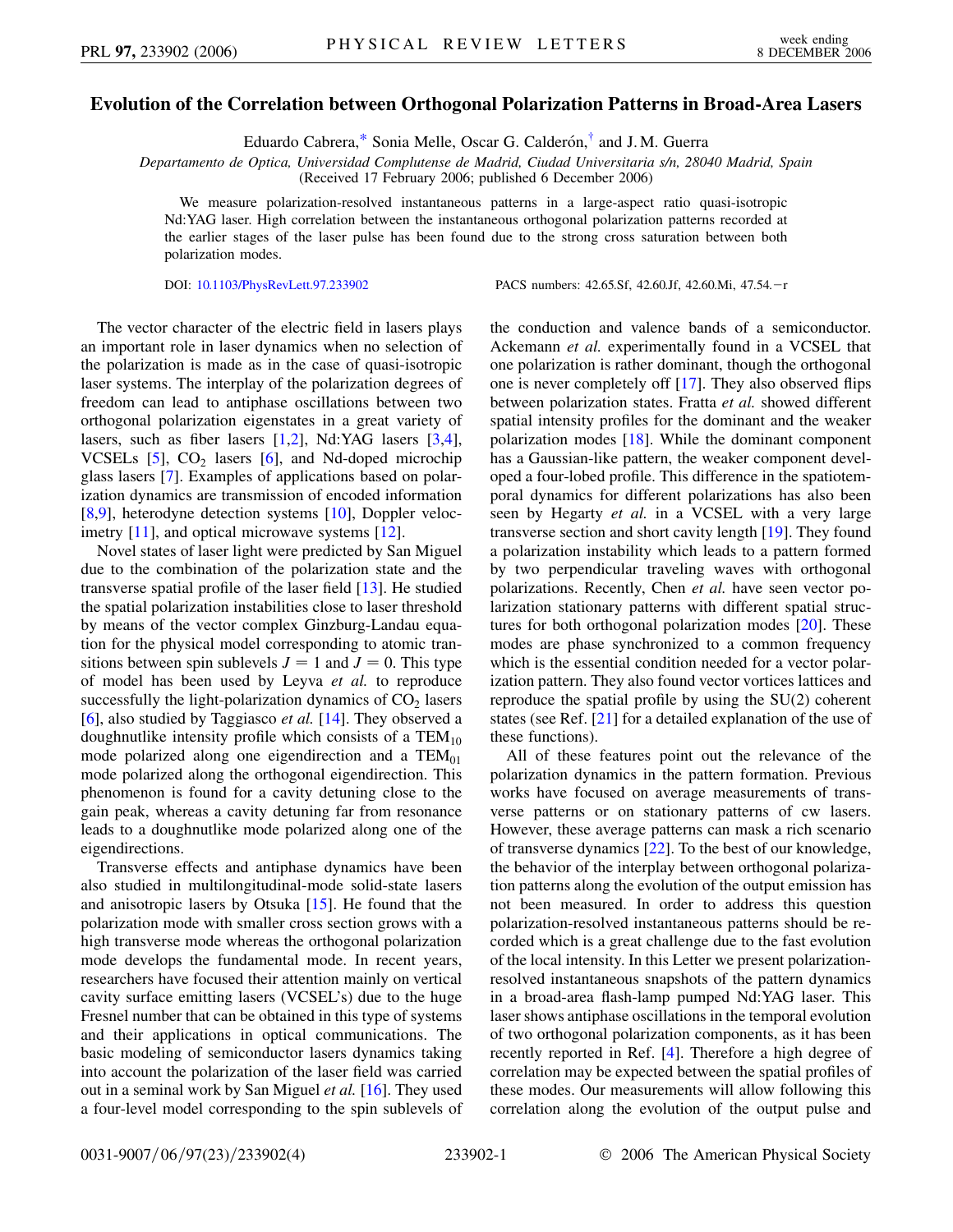determining the fundamental parameters on which this correlation depends.

The laser is an air-cooled, low pulse energy ( $\simeq$  50 mJ) flash-lamp pumped prototype (see Ref. [[4](#page-3-5)] for a detailed description). The lasing medium was a Nd:YAG cylindrical rod (60 mm long  $\times$ 6 mm diam), side pumped by two parallel linear flash lamps. In this form, the pumping geometry and polarizations break the symmetry between the horizontal and vertical axis inducing the polarization antiphase behavior and selecting a ''Cartesian symmetry'' instead of a circular symmetry. It works in a single-shot regime with a pulse length of 100  $\mu$ s, leaving enough time between shots to avoid thermal effects. The Fresnel number is close to a value of 50, which allows the system to excite a high number of modes simultaneously, and thus, to develop very complex patterns. The pumping is fixed to 2.1 times above threshold. A polarizing beam splitter was placed behind the output coupler to separate the beam in horizontal (*H* mode) and vertical (*V* mode) polarization components. Each beam is split again by a nonpolarizing beam splitter (50:50) in order to register the temporal evolution of each component with two photodiodes (1 ns rise time). After those steps both polarization patterns simultaneously reach, in separated areas, the microchannel plate of an intensified IR enhanced CCD camera with a  $768 \times 494$  pixels array. The spatial resolution is 50  $\mu$ m/pixel which allows one to observe the spatial structures forming the patterns. The minimum integration time for the recorded patterns is 1 ns, much lower than the characteristic time of the local intensity evolution. We take one snapshot per pulse. Both the integration time and the time within the pulse at which we record the snapshots (time delay) are computer controlled. Because of the jitter inherent to the measure system this time delay has an uncertainty of few  $\mu$ s.

Figure [1](#page-1-0) shows four pairs of different instantaneous patterns corresponding to both polarization modes for different times along the pulse. The spatial intensity profile of each polarization mode crosses through different stages from boundary-controlled patterns to turbulentlike patterns. Similar behavior has been recently reported in this laser for the intensity pattern evolution without resolving polarization  $[23]$ . We can see in Fig.  $1(a)$  that both components develop the same spatial profile in the first steps of the evolution. This similarity reveals a strong coupling between both modes. However, this coupling is not strong enough to keep a high correlation for longer times, when the nonlinearities start to play an important role. Figure  $1(b)$  shows an intermediate time before the patterns reach the disordered stage. Both polarization modes present a high degree of order, but with very different spatial profiles. In these steps the system presents a great variety of spatial profiles: latticelike patterns, stripelike modes, and flowerlike modes. For longer times these patterns are destabilized in a different way for each polarization mode toward completely disordered patterns with no relation between both modes [see Fig.  $1(d)$ ]. The time at

which the transition to disorder takes place is almost, but not exactly, the same for the *V* mode and for the *H* mode. This feature is shown in Fig. [1\(c\)](#page-1-1) where the *V* mode (on the left) develops a disordered pattern, while the pattern corresponding to the *H* mode (on the right) is still formed by a superposition of stationary waves, presenting some degree of order. Unfortunately, the lack of repetition between different pulses does not allow us to measure precisely the transition time for both modes.

In order to quantify the evolution of the degree of similarity between the orthogonal polarization patterns

<span id="page-1-2"></span><span id="page-1-0"></span>

<span id="page-1-1"></span>FIG. 1 (color online). Instantaneous intensity patterns (resolution time 15 ns) for a pumping 2.1 times above threshold. The left column corresponds to the *V* mode, while the right column corresponds to the *H* mode: (a) for 11  $\mu$ s of time delay from the beginning of the pulse; (b) for 17  $\mu$ s of delay; (c) for 32  $\mu$ s of delay; and (d) for 63  $\mu$ s of delay. Pattern size 6  $\times$  6 mm approximately.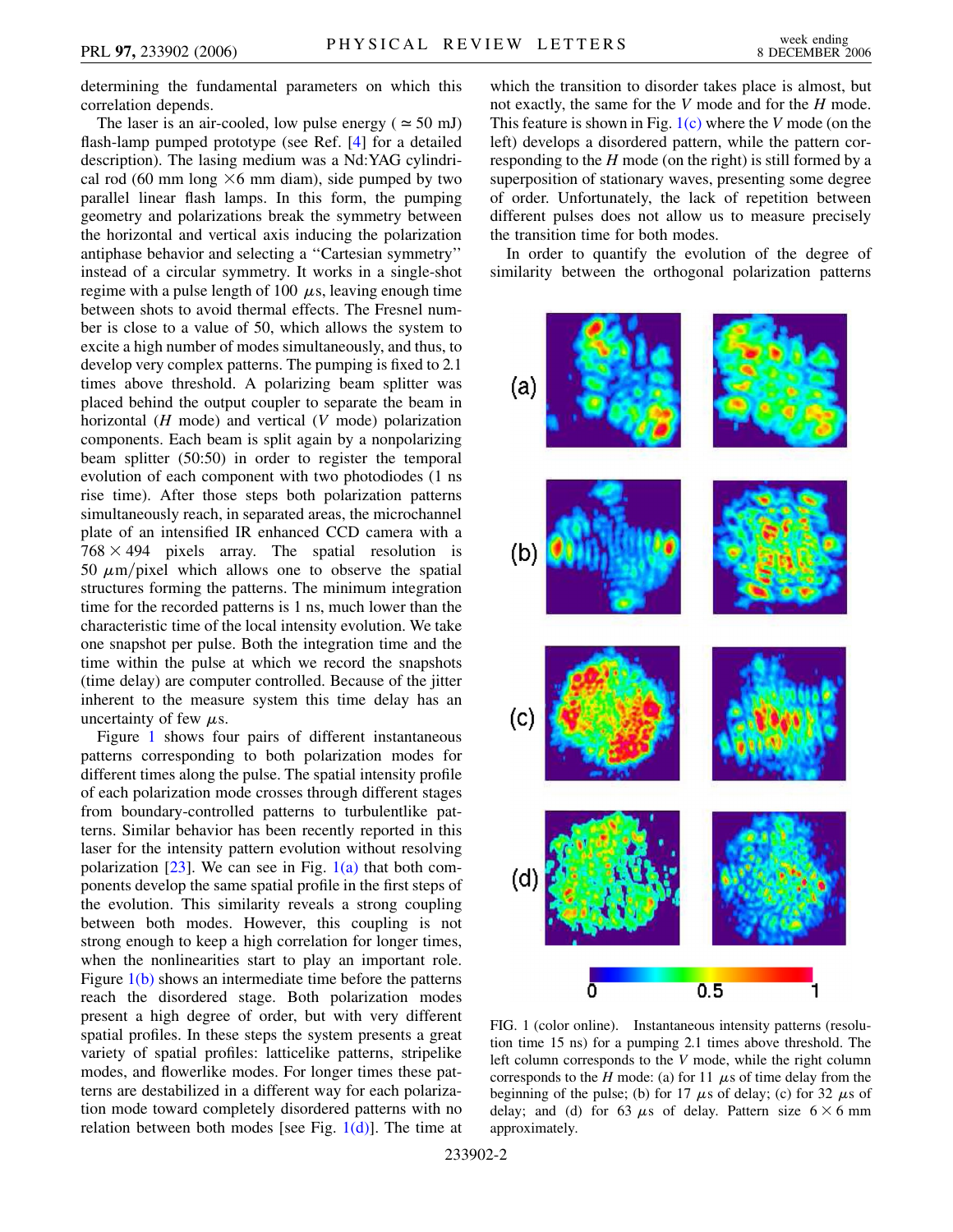(*V* mode and *H* mode), we calculate their cross correlation at different times along the output pulse. Before computing the correlation we have removed from the images their slow variation profile. This process allows one to extract the spatial structures from the whole pattern. We plot in Fig. [2](#page-2-0) the cross correlation between both polarization patterns versus the time delay along the pulse. Each point corresponds to the mean correlation for experiments recorded at the same time delay fixed by the camera controller from the beginning of the pulse. The jitter inherent to the measure system can be seen in the horizontal error bars. Thus, each point represents not only one specific case, but a tendency of the system repeated in every output pulse evolution. It can be seen that at the beginning of the emission a high correlation close to 1 takes place, which points out that the patterns for both polarization eigenstates show the same features. However, as time increases, the correlation decreases quickly until it reaches a plateau value close to 0.2, for which the patterns are quite dissimilar. For the pumping used in the experiments, the time needed to decorrelate both patterns is approximately 15  $\mu$ s, smaller than the transition time toward disorder (which is around 30  $\mu$ s).

The theoretical model used to discuss the experimental results is based on the existence of two laser subsystems associated with two orthogonal polarization eigenstates. Bielawski *et al.* [\[1](#page-3-2)], Lacot *et al.* [\[2](#page-3-3)], and Cabrera *et al.* [\[4\]](#page-3-5) have used this model to explain the antiphase polarization dynamics in fiber lasers [\[1](#page-3-2),[2](#page-3-3)] and Nd:YAG lasers [[4\]](#page-3-5), showing a good agreement with the experiments. We extend this model to include the spatial degrees of freedom. Thus, laser equations can be written in the following form:

$$
\frac{dE_V}{dt} = \kappa [D_V + \beta D_H - \eta + i a \nabla^2_{\perp}] E_V, \qquad (1)
$$

<span id="page-2-0"></span>

FIG. 2. Evolution of the correlation between both polarization patterns.: (dots) experimental points averaged for experiments recorded with the same time delay from the beginning of the pulse; (solid line) correlation between simulated patterns; (dashed line) exponential fit to data.

$$
\frac{dE_H}{dt} = \kappa [D_H + \beta D_V - \eta + i a \nabla_\perp^2] E_H, \qquad (2)
$$

$$
\frac{dD_V}{dt} = \gamma_{\parallel}[r - (1 + |E_V|^2 + \beta |E_H|^2)D_V],\tag{3}
$$

$$
\frac{dD_H}{dt} = \gamma_{\parallel}[r - (1 + |E_H|^2 + \beta |E_V|^2)D_H], \qquad (4)
$$

<span id="page-2-1"></span>where  $E_V$  and  $D_V$  ( $E_H$  and  $D_H$ ) are the dimensionless slowly varying amplitude of the electric field and of the population inversion, respectively, associated to the vertical (horizontal) polarization eigenstate.  $1/\kappa \simeq 7$  ns is the time decay of the electric field (calculated taking into account the mirror losses), and  $1/\gamma_{\parallel} \simeq 0.23$  is the population inversion lifetime. *r* represents the dimensionless pumping parameter. In order to reproduce the experimental conditions, we use a square spatial pumping profile. Likewise, the temporal form of the pumping was simulated by a function approximating the pulse excitation of the lamps.  $\eta(x, y)$  takes into account the spatial dependence of the losses. Light diffraction is taken into account by means of the transverse Laplacian term in field equations, and is measured by the diffraction coefficient  $a = c\lambda/(4\pi\kappa b^2)$ , where  $b = 6$  mm is the spatial transverse size of the laser and  $\lambda = 1.06 \mu \text{m}$  is the laser wavelength.  $\nabla^2_{\perp} = \partial^2_{x} + \partial^2_{y}$ is the transverse Laplacian where *x* and *y* are normalized with the spatial scale  $b$ .  $\beta$  is the cross-saturation coefficient describing how each laser field is coupled with the population inversion of the other laser subsystem. The value used for this coefficient is obtained experimentally from the frequency of the relaxations oscillations  $f_R$  and the frequency of the antiphase oscillations between both orthogonal polarizations  $f_L$  as  $\beta = (f_R - f_L)/(f_R + f_L) \approx$ 0*:*8 (see Ref. [\[4](#page-3-5)] for details).

Integration of the system of Eqs.  $(1)$  $(1)$  and  $(4)$  $(4)$  gives qualitative and quantitative agreement with experimental results. We plot in Fig. [3](#page-3-25) four representative pairs of simulated patterns corresponding to both polarization modes showing the same behavior found in the experiments. In the first steps of the output emission, both polarization modes develop similar spatial profiles [see Fig.  $3(a)$ ]. At intermediate times, both patterns are still highly ordered but they present different spatial profiles [see Fig.  $3(b)$ ]. After that, both modes continue changing to reach a disorder stage, although they do it at different times [see Fig.  $3(c)$ ]. Finally, both polarization modes have a completely irregular spatial shape [see Fig. [3\(d\)](#page-3-26)].

Once the model has reproduced the main features of the dynamics, let us study the role of the parameter  $\beta$  that controls the coupling strength between both orthogonal polarization subsystems. Simulations made with different values of  $\beta$  show that the cross-saturation process is the main factor that determines the resemblance between both polarization patterns, as it was expected. Low values of  $\beta$ , such as 0.2, cause both modes to grow with different spatial profiles since the early stages of the evolution, while as  $\beta$ gets closer to 1 the time the system needs to decorrelate